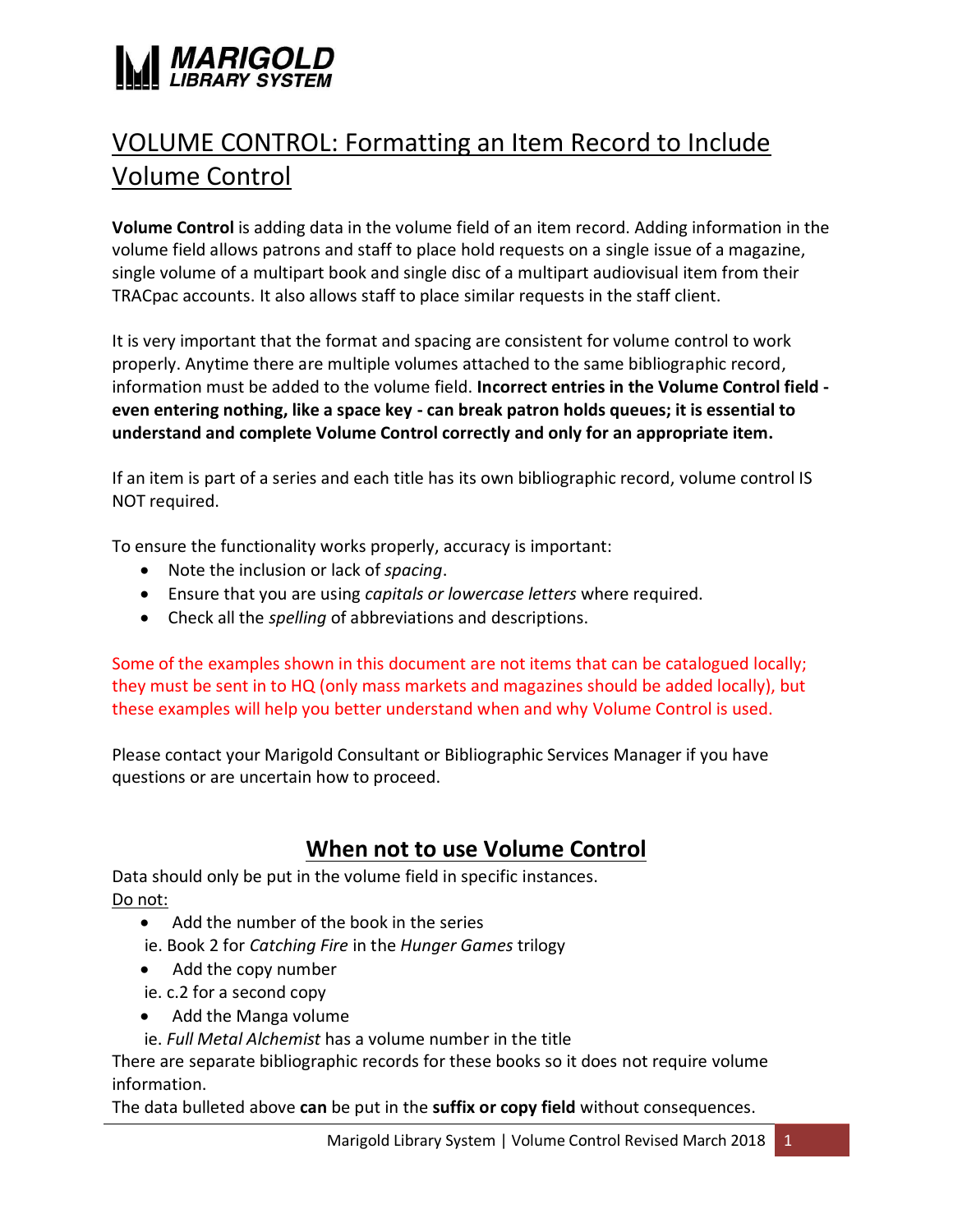## **Volume Control, TRACpac and holds**

Putting data in the volume field immediately impacts TRACpac. It turns on the item specific request button  $\sim$  so patrons can select a specific copy.

In this example, a patron can choose whether they want the entire series or just a part:



If unnecessary data is entered in the volume field, it turns on this item-specific request feature for *all* the titles, which slows down or even halts a patron receiving a copy.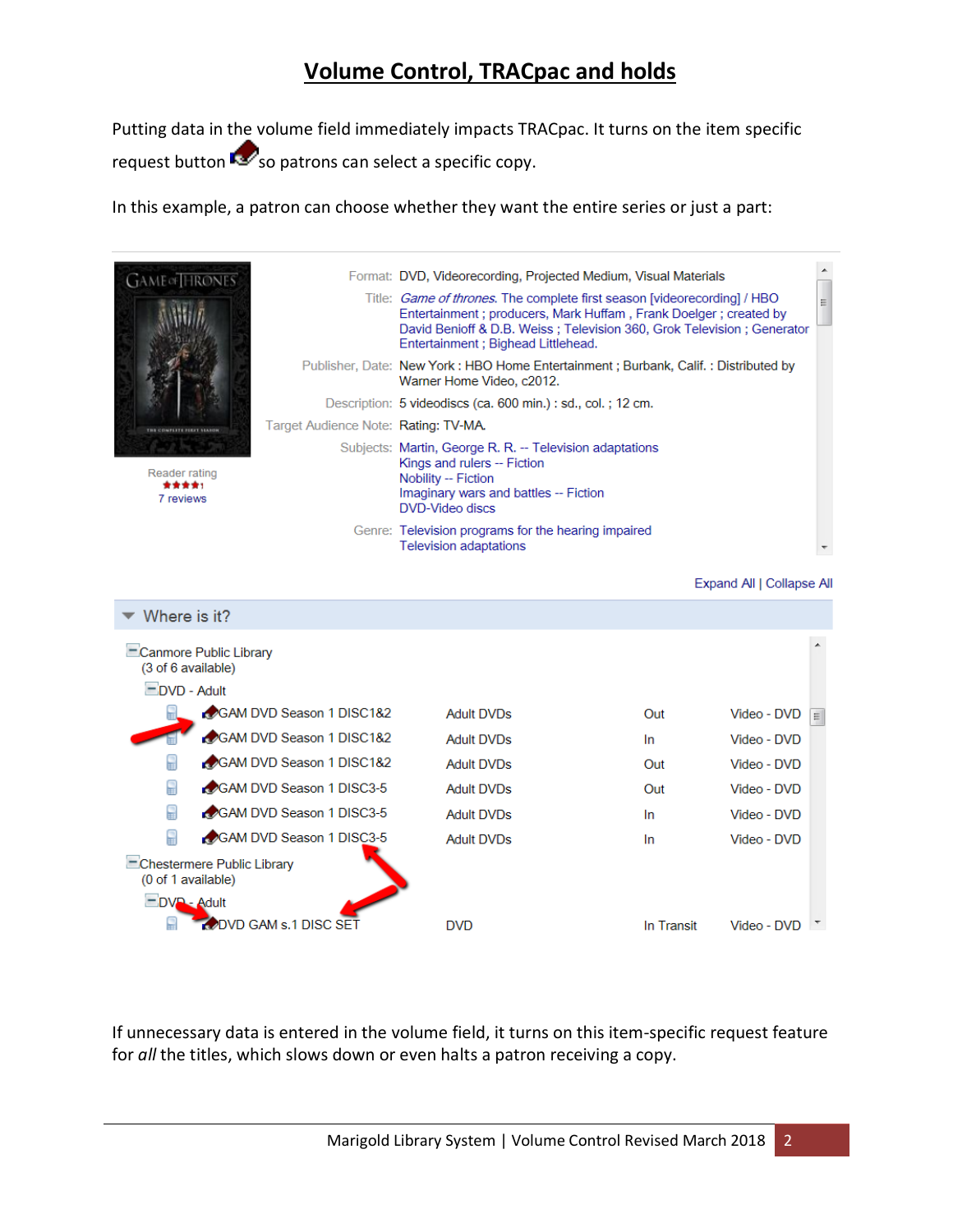In the example below, there is a '5' in the volume field for an item that does not require volume data, therefore activating the item-specific button for patrons. When the patron tries to place a hold on this specific item, the serial/volume hold dialogue will be presented. As a result, the patron will wait on this particular item rather than getting the first available item.

If the 5 were to be removed, the hold still would not be filled because the hold is attached to an item record with a 5 in the volume field, but now this item does not exist. The Request Satisfied By section of the hold request workform will be blank. **In this case, you must contact Marigold to correct the record.**



Request any item (bib-level request)

<sup>O</sup> Request the first available copy of one of the listed items

 $v.5$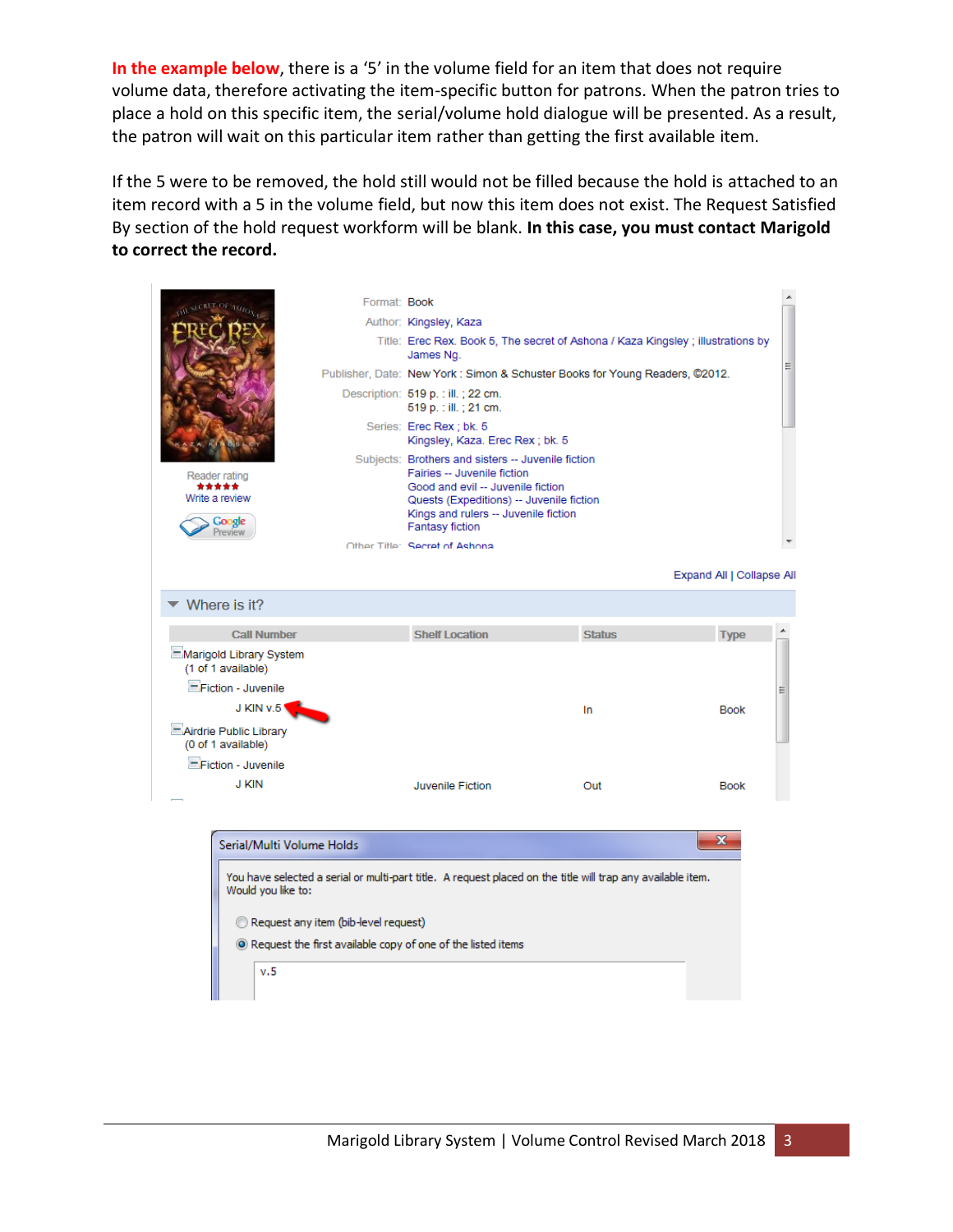## **Single Volume Item Records**

When to use:

For a single volume where all volumes are attached to one bibliographic record. This is an example of how Volume Control is used for items such as travel guides; please remember that travel guides and other examples shown in this document must be sent in to HQ for cataloguing (only mass markets and magazines should be added locally), but this will help you better understand when and why Volume Control is used.

|                                                     |                                |                                                      | Annuals                                                               |                       |  |               |                     |  |
|-----------------------------------------------------|--------------------------------|------------------------------------------------------|-----------------------------------------------------------------------|-----------------------|--|---------------|---------------------|--|
|                                                     | Format: Book                   |                                                      |                                                                       |                       |  |               |                     |  |
| Oregon                                              |                                |                                                      | Title: Frommer's Oregon.                                              |                       |  |               |                     |  |
|                                                     |                                | Publisher, Date: New York, NY: Macmillan USA, c1998- |                                                                       |                       |  |               |                     |  |
|                                                     | Description: v. : map ; 21 cm. |                                                      |                                                                       |                       |  |               |                     |  |
|                                                     | Volume: 1st ed.-               |                                                      |                                                                       |                       |  |               |                     |  |
|                                                     |                                | Frequency: Biennial                                  |                                                                       |                       |  |               |                     |  |
|                                                     |                                | Subjects: Oregon -- Guidebooks                       |                                                                       |                       |  |               |                     |  |
|                                                     |                                | Other Title: Oregon.                                 |                                                                       |                       |  |               |                     |  |
|                                                     |                                |                                                      | Former Title: Frommer's Washington & Oregon 1092-7883 (OCoLC)34563922 |                       |  |               |                     |  |
| Write a review                                      |                                |                                                      | Notes: Includes index.<br>8th ed. published in 2012.                  |                       |  |               |                     |  |
| Google<br>Preview                                   |                                |                                                      | 7th ed. published in 2010.                                            |                       |  |               |                     |  |
|                                                     |                                |                                                      | LCCN: 98659159 * sn 97000465                                          |                       |  |               |                     |  |
|                                                     |                                |                                                      | ISBN: 9781118096246 (softcover, 2012)                                 |                       |  |               |                     |  |
|                                                     |                                |                                                      |                                                                       |                       |  |               | Expand All   Collap |  |
| Where is it?                                        |                                |                                                      |                                                                       |                       |  |               |                     |  |
| <b>Call Number</b>                                  |                                |                                                      |                                                                       | <b>Shelf Location</b> |  | <b>Status</b> | <b>Type</b>         |  |
| -Airdrie Public Library<br>(1 of 1 available)       |                                |                                                      |                                                                       |                       |  |               |                     |  |
| -Non-fiction                                        |                                |                                                      |                                                                       |                       |  |               |                     |  |
| 917.95 FRO 2012                                     |                                |                                                      |                                                                       | Non-Fiction           |  | In            | <b>Book</b>         |  |
| Srande Prairie Public Library<br>(1 of 1 available) |                                |                                                      |                                                                       |                       |  |               |                     |  |
| Non-Fiction - Adult                                 |                                |                                                      |                                                                       |                       |  |               |                     |  |
| 917.950 444 SAM 2010                                |                                |                                                      |                                                                       | Non-Fiction           |  |               |                     |  |
|                                                     | Call number                    |                                                      |                                                                       |                       |  | In            | <b>Book</b>         |  |
|                                                     |                                |                                                      |                                                                       |                       |  |               |                     |  |
|                                                     | <b>Scheme:</b>                 |                                                      | Dewey Decimal                                                         | ۰                     |  |               |                     |  |
|                                                     | Prefix:                        |                                                      |                                                                       |                       |  |               |                     |  |
|                                                     |                                |                                                      |                                                                       |                       |  |               |                     |  |
|                                                     | Class:                         |                                                      | 917.95                                                                |                       |  |               |                     |  |
|                                                     | Cutter:                        |                                                      | <b>FRO</b>                                                            |                       |  |               |                     |  |
|                                                     | Suffix:                        |                                                      |                                                                       |                       |  |               |                     |  |
|                                                     | Vol:                           |                                                      | 2012                                                                  |                       |  |               |                     |  |
|                                                     | Copy:                          |                                                      |                                                                       |                       |  |               |                     |  |

To add year use full four digits. Do not leave spaces either before the date or after. In the rare instance of multiple years on the same item use all four digits for both years with a dash in between. YYYY-YYYY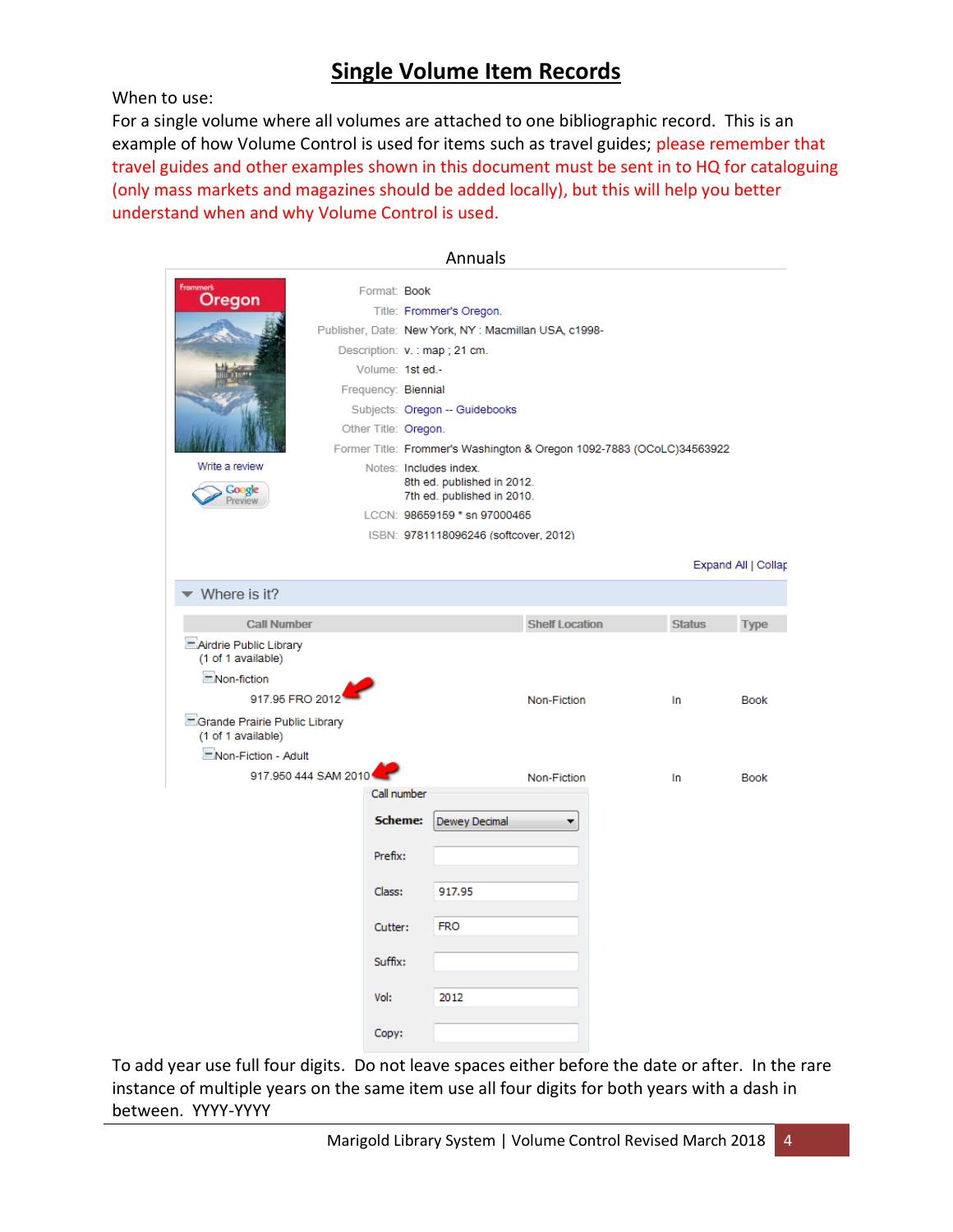#### Multiple Volumes

|                                              | Format: Book |                                                                                                                                                                      |                 |                       |
|----------------------------------------------|--------------|----------------------------------------------------------------------------------------------------------------------------------------------------------------------|-----------------|-----------------------|
|                                              |              | Title: Scott 2015 standard postage stamp catalogue / editor, Charles Snee.                                                                                           |                 |                       |
|                                              |              | Publisher, Date: Sidney, Ohio: Scott, [2014]<br>©2014                                                                                                                |                 |                       |
|                                              |              | Edition: One hundred and seventy first edition                                                                                                                       |                 |                       |
|                                              |              | Description: 6 volumes color illustrations ; 28 cm                                                                                                                   |                 |                       |
|                                              |              | Subjects: <b>Fostage stamps -- Catalogs</b>                                                                                                                          |                 |                       |
|                                              |              | Other Author: Snee, Charles, editor<br>Scott Publishing Co.                                                                                                          |                 |                       |
| Write a review                               |              | Other Title: 2015 standard postage stamp catalogue<br>Standard postage stamp catalogue, 2015<br>Scott standard postage stamp catalogue, 2015<br>2015 Scott catalogue |                 |                       |
|                                              |              | Notes: Includes index.                                                                                                                                               |                 |                       |
|                                              |              | Contents: v.1. United States and affiliated territories. United Nations. Countries of                                                                                |                 |                       |
|                                              |              |                                                                                                                                                                      |                 | Expand All   Collapse |
| Where is it?                                 |              |                                                                                                                                                                      |                 |                       |
| <b>Call Number</b>                           |              | <b>Shelf Location</b>                                                                                                                                                | <b>Status</b>   | <b>Type</b>           |
| Airdrie Public Library<br>(5 of 6 available) |              |                                                                                                                                                                      |                 |                       |
| -Non-fiction                                 |              |                                                                                                                                                                      |                 |                       |
| 2015                                         |              |                                                                                                                                                                      | On-Order        | <b>Book</b>           |
| Reference                                    |              |                                                                                                                                                                      |                 |                       |
| REF 769.56075 SCO 2015 v.1                   |              | Non-Fiction                                                                                                                                                          | Non-circulating | <b>Book</b>           |
| REF 769.56075 SCO 2015 v.2                   |              | Non-Fiction                                                                                                                                                          | Non-circulating | Book                  |
| REF 769.56075 SCO 2015 v.3                   |              | Non-Fiction                                                                                                                                                          | Non-circulating | Book                  |
| REF 769.56075 SCO 2015 v.4                   |              | Non-Fiction                                                                                                                                                          | Non-circulating | Book                  |
| REF 769.56075 SCO 2015 v.5                   |              | Non-Fiction                                                                                                                                                          | Non-circulating | Book                  |
|                                              | Call number  |                                                                                                                                                                      |                 |                       |
|                                              | Scheme:      | Dewey Decimal                                                                                                                                                        | ▼               |                       |
|                                              | Prefix:      | <b>REF</b>                                                                                                                                                           |                 |                       |
|                                              | Class:       | 769.56075                                                                                                                                                            |                 |                       |
|                                              | Cutter:      | SCO                                                                                                                                                                  |                 |                       |
|                                              | Suffix:      | 2015                                                                                                                                                                 |                 |                       |
|                                              | Vol:         | v. 1                                                                                                                                                                 |                 |                       |
|                                              | Copy:        |                                                                                                                                                                      |                 |                       |

To add volume use lower case "v", period, number. Remember to leave no spaces either before the "v"or after the period.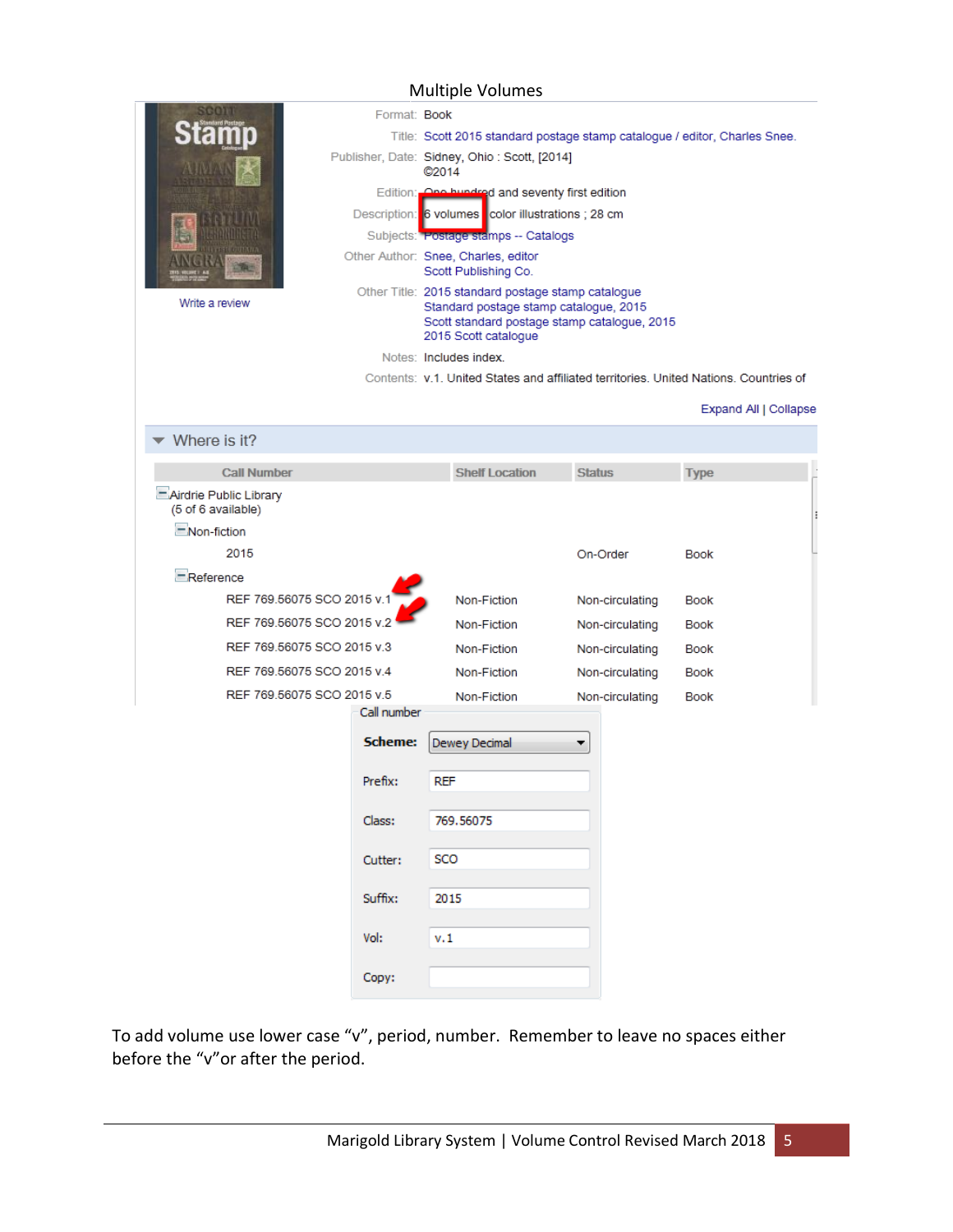## **Monthly Magazines**

#### When to use :

For magazines that are published once a month and are defined as monthly by the frequency field in the full display.

| Format: Serial          |                                                                                                                   |                                                                                          |  |  |  |
|-------------------------|-------------------------------------------------------------------------------------------------------------------|------------------------------------------------------------------------------------------|--|--|--|
|                         | Title: Chatelaine (Magazine).                                                                                     |                                                                                          |  |  |  |
|                         | Publisher, Date: [Toronto, Ont.: Maclean Pub., 1928-]-                                                            |                                                                                          |  |  |  |
|                         | Description: v. : col. ill. ; 27 cm.                                                                              |                                                                                          |  |  |  |
|                         | Volume: Vol. 1, no. 1 (Mar. 1928)-                                                                                |                                                                                          |  |  |  |
| Frequency Monthly.      |                                                                                                                   |                                                                                          |  |  |  |
|                         | Subjects: Women's periodicals.<br>Home economics -- Periodicals.<br>Dressmaking -- Periodicals                    |                                                                                          |  |  |  |
| Other Title: Chatelaine |                                                                                                                   |                                                                                          |  |  |  |
|                         |                                                                                                                   | Former Title: Canadian home journal Sept. 1958 0382-7690 (DLC)cn 76317840 (OCoLC)2334353 |  |  |  |
|                         | Notes: Imprint varies.<br>Title from cover.<br>Issued also on microfilm and microfiche.<br>Also issued in French. |                                                                                          |  |  |  |
|                         | Call number                                                                                                       |                                                                                          |  |  |  |
|                         | Scheme:                                                                                                           | Dewey Decimal                                                                            |  |  |  |
|                         | Prefix:                                                                                                           | <b>MAG</b>                                                                               |  |  |  |
|                         | Class:                                                                                                            |                                                                                          |  |  |  |
|                         | Cutter:                                                                                                           |                                                                                          |  |  |  |
|                         | Suffix:                                                                                                           |                                                                                          |  |  |  |
|                         | Vol:                                                                                                              | MAR2013                                                                                  |  |  |  |
|                         | Copy:                                                                                                             |                                                                                          |  |  |  |

To add month use first three letters of month all in capitals with all four digits of year with no spaces between – no space before month.

Note: date information is always first choice over edition or issue information.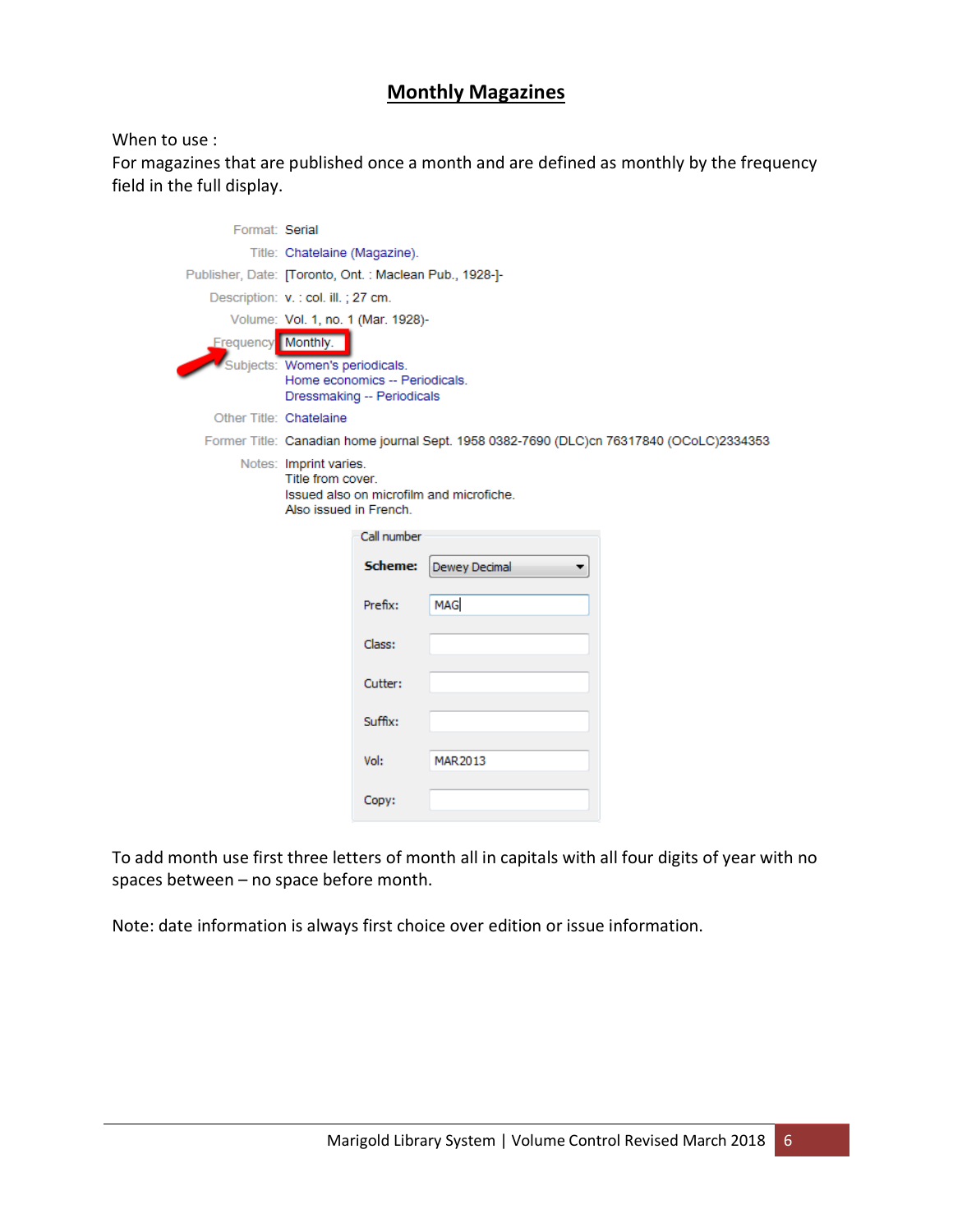## **Quarterly Magazines**

#### When to use :

Ē

For magazines that are published four times a year and are defined as quarterly in the frequency field in the full display.

| Format: Serial       |                                                                                                                                                  |                                                       |  |  |  |  |
|----------------------|--------------------------------------------------------------------------------------------------------------------------------------------------|-------------------------------------------------------|--|--|--|--|
|                      | Title: Canadian geographic travel (Magazine).                                                                                                    |                                                       |  |  |  |  |
|                      |                                                                                                                                                  | Publisher, Date: Ottawa: Canadian Geographic, [200-]- |  |  |  |  |
|                      | Description: v. : ill.; 28 cm.                                                                                                                   |                                                       |  |  |  |  |
| Frequency: Quarterly |                                                                                                                                                  |                                                       |  |  |  |  |
|                      | Subjects: Natural history -- Canada -- Periodicals.<br>Canada -- Description and travel -- Periodicals.<br>Canada -- Antiquities -- Periodicals. |                                                       |  |  |  |  |
|                      | Notes: Same ISSN as Canadian geographic magazine.<br>Published as a bonus to Canadian geographic magazine.                                       |                                                       |  |  |  |  |
|                      | ISSN: 0706-2168                                                                                                                                  |                                                       |  |  |  |  |
|                      |                                                                                                                                                  |                                                       |  |  |  |  |
|                      | Call number                                                                                                                                      |                                                       |  |  |  |  |
|                      | Scheme:                                                                                                                                          | Dewey Decimal                                         |  |  |  |  |
|                      | Prefix:                                                                                                                                          | <b>MAG</b>                                            |  |  |  |  |
|                      | Class:                                                                                                                                           |                                                       |  |  |  |  |
|                      | Cutter:                                                                                                                                          |                                                       |  |  |  |  |
|                      | Suffix:                                                                                                                                          |                                                       |  |  |  |  |
|                      | Vol:                                                                                                                                             | SPR 2014                                              |  |  |  |  |
|                      | Copy:                                                                                                                                            |                                                       |  |  |  |  |

To add the season use first three letters of season (SPR, SUM, FAL, WIN) all in capitals with all four digits of year with no spaces between – no space before month.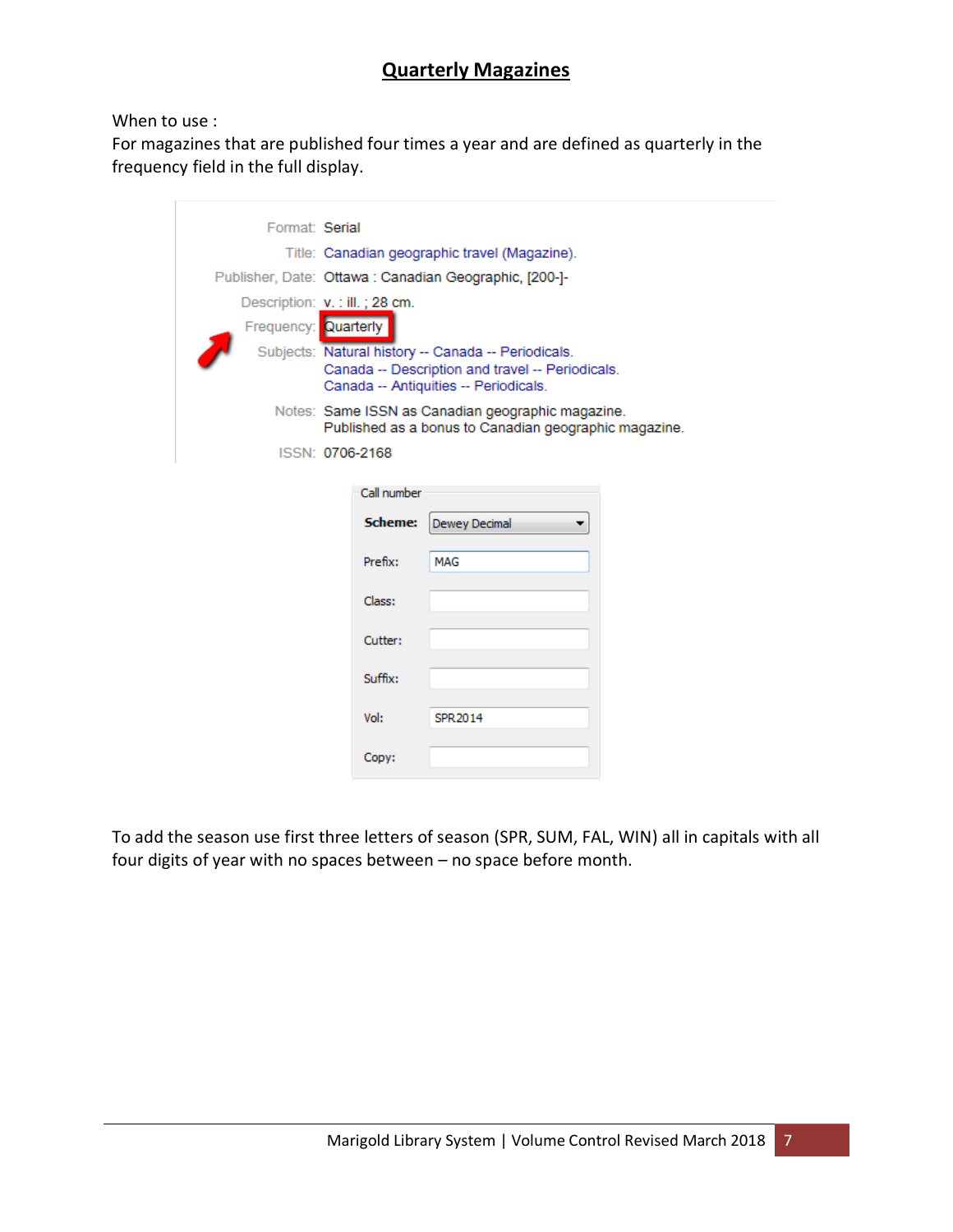## **Bimonthly Magazines**

#### When to use :

For magazines that cover two months and are defined as bimonthly in the frequency field in the full display.

| Format: Serial                                        |                                             |             |               |
|-------------------------------------------------------|---------------------------------------------|-------------|---------------|
|                                                       | Title: The Mother earth news (Magazine).    |             |               |
| Publisher, Date: [Arden, NC, etc.: Sussex Publishers] |                                             |             |               |
|                                                       | Description: v. : ill. (some col.) ; 28 cm. |             |               |
|                                                       | Volume: no. 1- Jan. 1970-                   |             |               |
| Frequency: Bimonthly.                                 |                                             |             |               |
|                                                       | Subjects: American periodicals.             |             |               |
| Other Title: Lifestyle.                               |                                             |             |               |
|                                                       |                                             |             |               |
|                                                       |                                             | Call number |               |
|                                                       |                                             | Scheme:     | Dewey Decimal |
|                                                       |                                             | Prefix:     | <b>MAG</b>    |
|                                                       |                                             | Class:      |               |
|                                                       |                                             | Cutter:     |               |
|                                                       |                                             | Suffix:     |               |
|                                                       |                                             | Vol:        | FEB-MAR2014   |
|                                                       |                                             | Copy:       |               |

To add the two months use first three letters of first month all in capitals with no space then dash than no space and first three letters of second month all in capitals with all four digits of year with no spaces between – no space before month.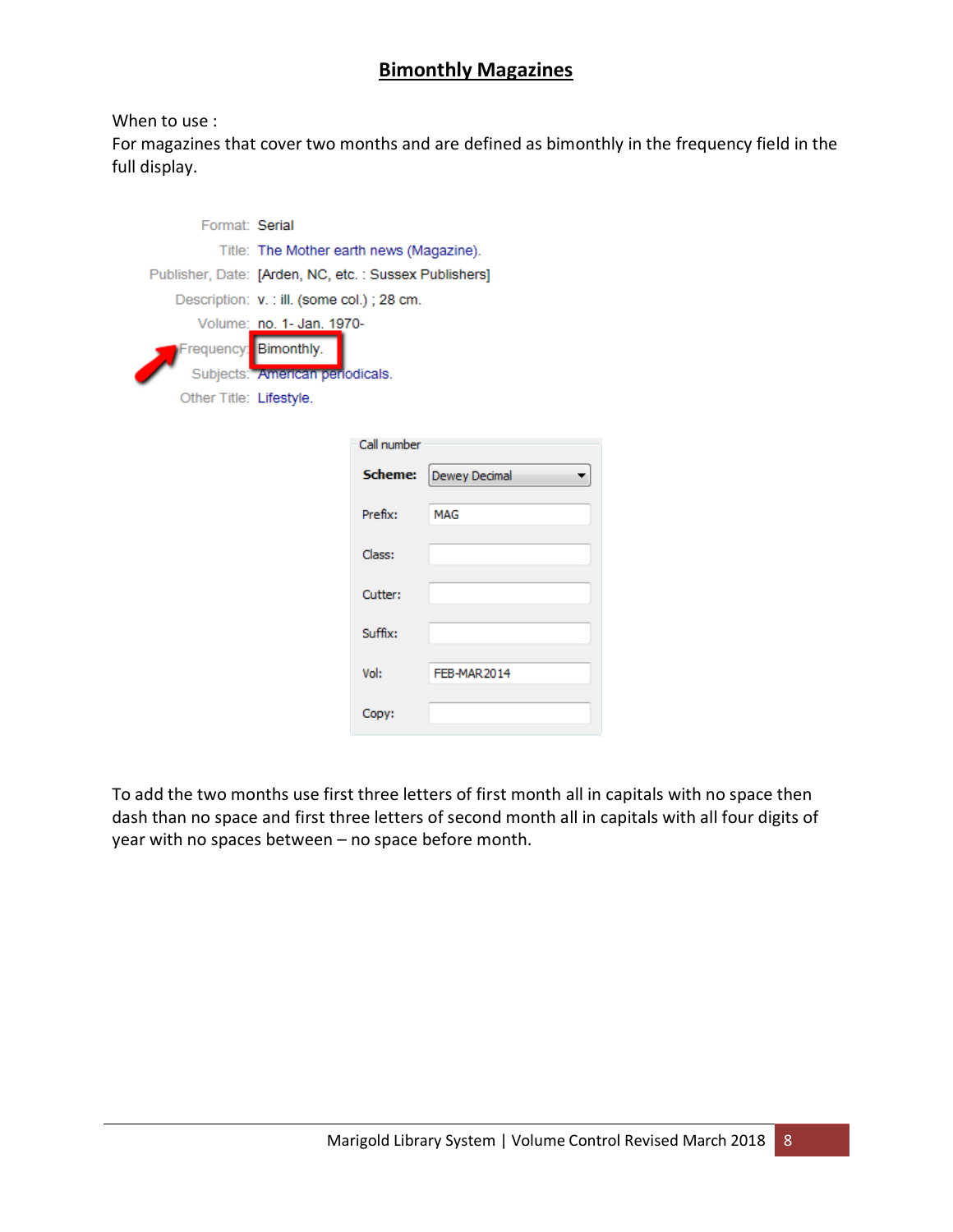## **Quarterly or Bimonthly Magazines that Span Two Years**

When to use :

For quarterly or bimonthly magazines that cover months/seasons in two years. Frequency might be 10 issues per year or actually list which months are doubled up.

| Format: Serial |                                                                        |             |                                                                      |  |  |
|----------------|------------------------------------------------------------------------|-------------|----------------------------------------------------------------------|--|--|
|                | Title: National geographic kids (Magazine).                            |             |                                                                      |  |  |
|                |                                                                        |             | Publisher, Date: Washington, DC : National Geographic Society, 2002- |  |  |
|                | Description: v. : col. ill.; 28 cm.                                    |             |                                                                      |  |  |
|                | Volume: Issue 324 (Oct. 2002)-                                         |             |                                                                      |  |  |
|                | Frequency: Ten issues yearly.                                          |             |                                                                      |  |  |
|                | Subjects: Geography -- Periodicals<br>Geography -- Juvenile literature |             |                                                                      |  |  |
|                | Other Author: National Geographic Society (U.S.)                       |             |                                                                      |  |  |
|                |                                                                        |             |                                                                      |  |  |
|                |                                                                        | Call number |                                                                      |  |  |
|                |                                                                        | Scheme:     | Dewey Decimal                                                        |  |  |
|                |                                                                        | Prefix:     | <b>J MAG</b>                                                         |  |  |
|                |                                                                        | Class:      |                                                                      |  |  |
|                |                                                                        | Cutter:     |                                                                      |  |  |
|                |                                                                        | Suffix:     |                                                                      |  |  |
|                |                                                                        | Vol:        | DEC2013-JAN2014                                                      |  |  |
|                |                                                                        | Copy:       |                                                                      |  |  |

To add the two months use first three letters of first month all in capitals with all four digits of first year no space dash no space and first three letters of second month all in capitals with all four digits of year with no spaces between – no space before month.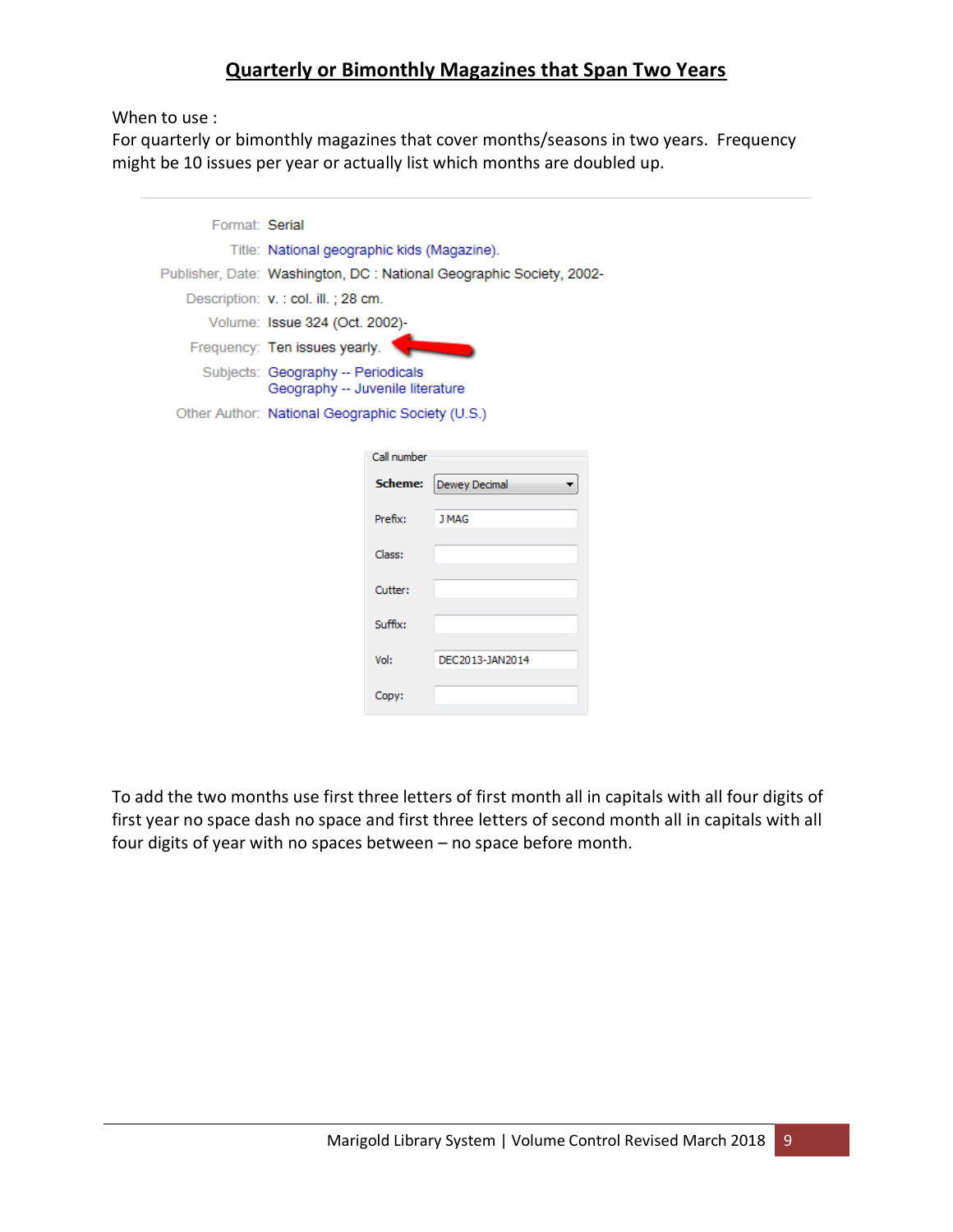| Call number |                 |
|-------------|-----------------|
| Scheme:     | Dewey Decimal   |
| Prefix:     | MAG             |
| Class:      |                 |
| Cutter:     |                 |
| Suffix:     | FAL2013-WIN2014 |
| Vol:        |                 |
| Copy:       |                 |

To add the two seasons use first three letters of first season all in capitals with all four digits of first year no space dash no space and first three letters of second season all in capitals with all four digits of year with no spaces between – no space before month.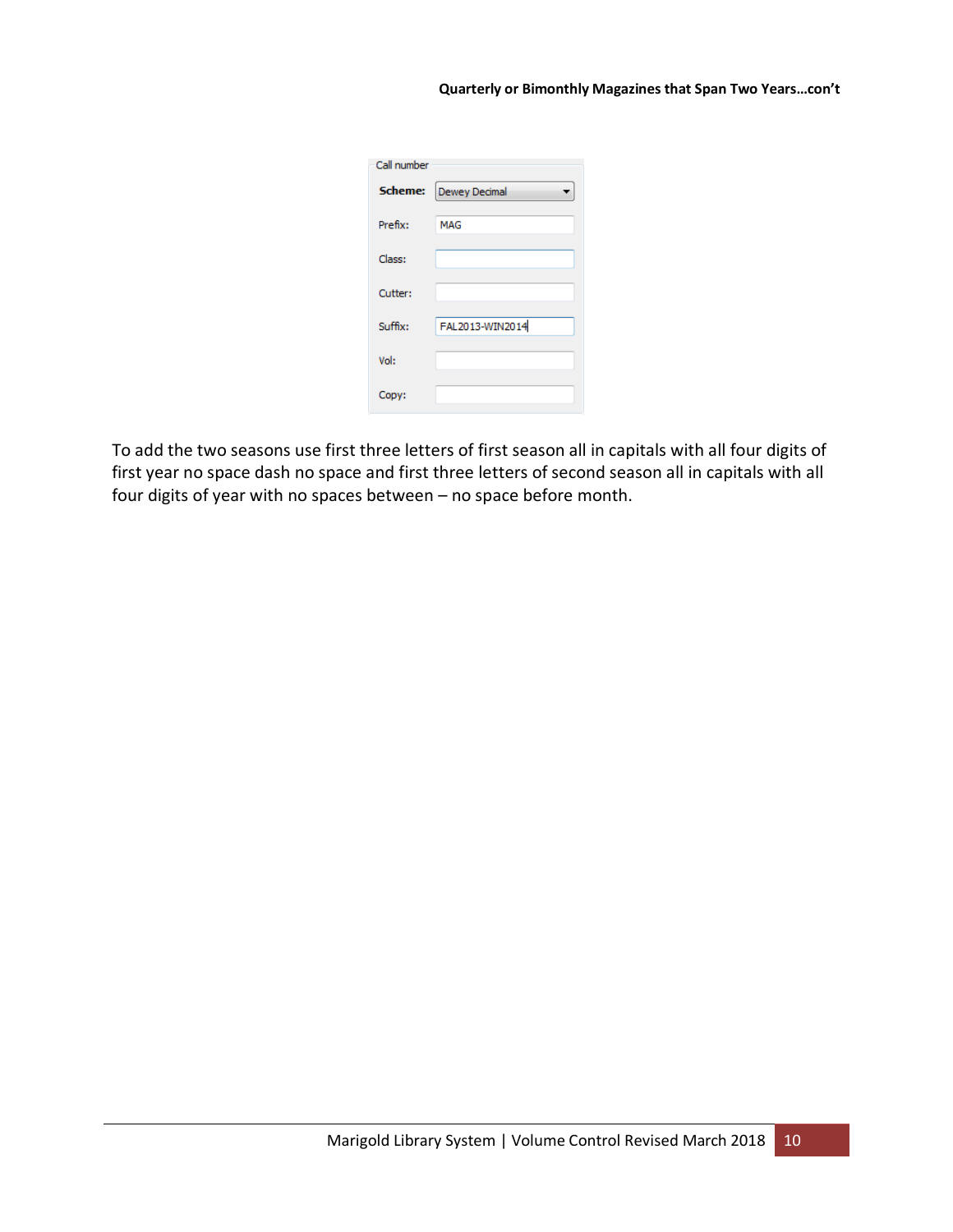### **Weekly Magazines**

When to use :

For magazines that are published once a week and are defined as weekly in the frequency field of the full display.

|             | Format: Serial                                                                      |             |                                                                       |
|-------------|-------------------------------------------------------------------------------------|-------------|-----------------------------------------------------------------------|
|             | Title: People (Magazine).                                                           |             |                                                                       |
|             | Publisher, Date: [Chicago: Time Inc., 1974-                                         |             |                                                                       |
|             | Description: v. : ill. (some col.), ports.; 28 cm.                                  |             |                                                                       |
|             |                                                                                     |             | Volume: [Vol. 1, no. 1] (Mar. 4, 1974)-v. 57, no. 14 (Apr. 15, 2002). |
|             | Frequency: Weekly two issues combined at year end) <1984>-<br><b>Eweekly, 1974-</b> |             |                                                                       |
|             | Subjects: Lifestyle -- Periodicals.                                                 |             |                                                                       |
|             | Other Title: People Weekly (Magazine)                                               |             |                                                                       |
|             | Later Title: People (New York, N.Y.: 2002) 0093-7673.                               |             |                                                                       |
|             | Notes: Title from cover.<br>Imprint varies.                                         |             |                                                                       |
|             | LCCN: 74642084                                                                      |             |                                                                       |
|             | ISSN: 0093-7673                                                                     |             |                                                                       |
|             |                                                                                     |             |                                                                       |
| Call number |                                                                                     | Call number |                                                                       |
| Scheme:     | Dewey Decimal                                                                       | Scheme:     | Dewey Decimal                                                         |
| Prefix:     | MAG                                                                                 | Prefix:     | MAG                                                                   |
| Class:      |                                                                                     | Class:      |                                                                       |
| Cutter:     |                                                                                     | Cutter:     |                                                                       |
| Suffix:     |                                                                                     | Suffix:     |                                                                       |
| Vol:        | JAN272014                                                                           | Vol:        | FEB032014                                                             |
| Copy:       |                                                                                     | Copy:       |                                                                       |

To add the week use the first three letters of the month all in capitals followed by the day and all four digits of the year. For days 1-9 add a 0 before the day – no spaces before, between or after the month day year.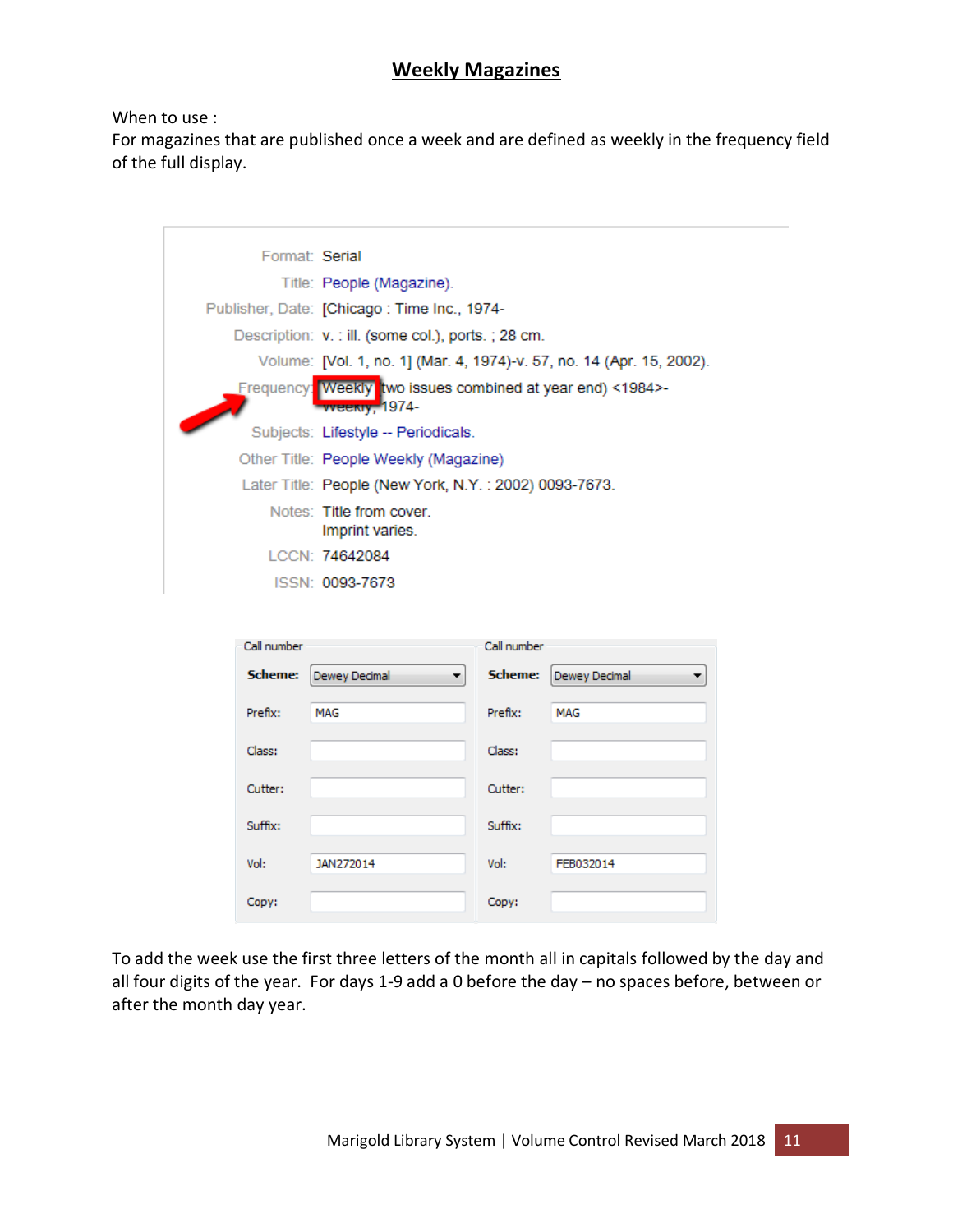## **Special issue Magazines**

#### When to use :

For issues of magazines that are in addition to the regular publication schedule.

| Format: Serial                 |                                                                                                                                                                                         |                                       |                    |  |  |  |
|--------------------------------|-----------------------------------------------------------------------------------------------------------------------------------------------------------------------------------------|---------------------------------------|--------------------|--|--|--|
|                                | Title: Better homes and gardens (Magazine).                                                                                                                                             |                                       |                    |  |  |  |
|                                | Publisher, Date: Des Moines : Meredith, 1924-                                                                                                                                           |                                       |                    |  |  |  |
| Description: v. : ill.; 32 cm. |                                                                                                                                                                                         |                                       |                    |  |  |  |
|                                |                                                                                                                                                                                         | Volume: [Vol. 2, no. 12] (Aug. 1924)- |                    |  |  |  |
| Frequency: Monthly             |                                                                                                                                                                                         |                                       |                    |  |  |  |
|                                | Subjects: Gardening -- Periodicals<br>Fruit-culture -- Periodicals<br>Architecture, Domestic -- Periodicals<br>Interior decoration -- Periodicals<br>Landscape gardening -- Periodicals |                                       |                    |  |  |  |
|                                |                                                                                                                                                                                         | Other Title: Better homes and gardens |                    |  |  |  |
|                                |                                                                                                                                                                                         | Call number                           |                    |  |  |  |
|                                |                                                                                                                                                                                         | Scheme:                               | Dewey Decimal      |  |  |  |
|                                |                                                                                                                                                                                         | Prefix:                               | <b>MAG</b>         |  |  |  |
|                                |                                                                                                                                                                                         | Class:                                |                    |  |  |  |
|                                |                                                                                                                                                                                         | Cutter:                               |                    |  |  |  |
|                                |                                                                                                                                                                                         | Suffix:                               |                    |  |  |  |
|                                |                                                                                                                                                                                         | Vol:                                  | MAKEITYOURSELF2012 |  |  |  |
|                                |                                                                                                                                                                                         |                                       |                    |  |  |  |
|                                |                                                                                                                                                                                         | Copy:                                 |                    |  |  |  |

To use special issues write out the full name of special edition all in capitals and all four digits of year without spaces. If a fuller date is used refer to the notes regarding weekly, monthly, bimonthly seasonal magazines.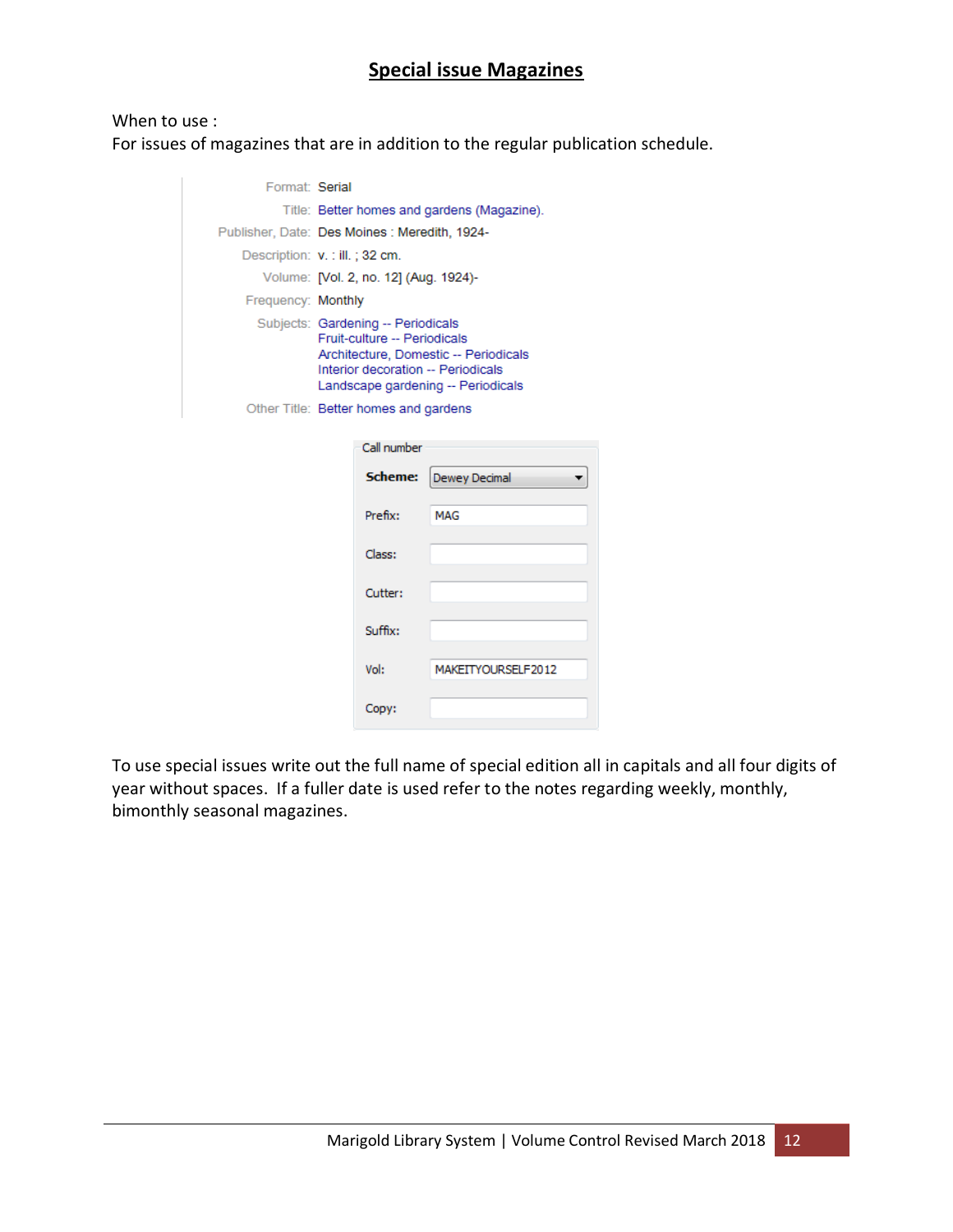### Magazines with Volume and Issue Data Only

#### When to use :

For magazines that are published regularly but only have volume and issue data.

| Format: Serial         |                                                                                                     |               |                                                                                          |
|------------------------|-----------------------------------------------------------------------------------------------------|---------------|------------------------------------------------------------------------------------------|
|                        | Title: Feliciter.                                                                                   |               |                                                                                          |
|                        | Publisher, Date: Ottawa: Canadian Library Association, 1956-.                                       |               |                                                                                          |
| Description: v. : ill. |                                                                                                     |               |                                                                                          |
|                        | Volume: v. 1 (Jan 1956) - .                                                                         |               |                                                                                          |
|                        | <b>Erequency 6 times per year.</b>                                                                  |               |                                                                                          |
|                        | Subjects: Canadian Library Association -- Periodicals.<br>Library science -- Canada -- Periodicals. |               |                                                                                          |
|                        | CMI, CPI.                                                                                           |               | Notes: Incorporating: C.A.P.L. newsletter, Canadian Library Trustees' Assoc. Newsletter. |
|                        | ISSN: 0014-9802                                                                                     |               |                                                                                          |
|                        |                                                                                                     |               |                                                                                          |
|                        |                                                                                                     |               |                                                                                          |
|                        | Call number                                                                                         |               |                                                                                          |
|                        | <b>Scheme:</b>                                                                                      | Dewey Decimal |                                                                                          |
|                        | Prefix:                                                                                             | MAG           |                                                                                          |
|                        | Class:                                                                                              |               |                                                                                          |
|                        | Cutter:                                                                                             |               |                                                                                          |
|                        | Suffix:                                                                                             |               |                                                                                          |
|                        | Vol:                                                                                                | v.57no.2      |                                                                                          |
|                        | Copy:                                                                                               |               |                                                                                          |

To use magazines that can only be identified by volume and number use lower case "v" period lower case "no" period number – no spaces before, between or after the volume and number.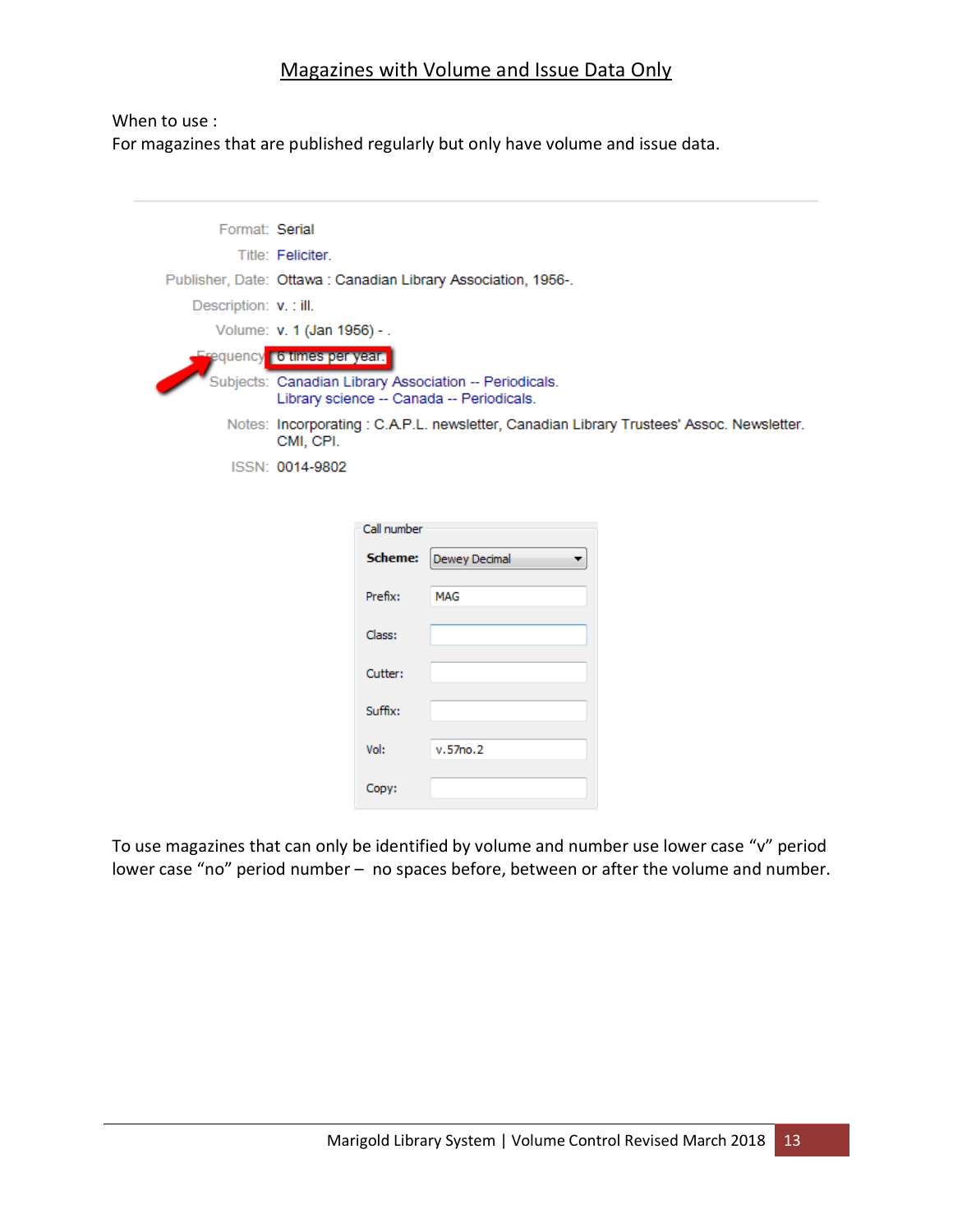| Format: Serial     |                                                                                         |                                                                                                                            |  |  |  |
|--------------------|-----------------------------------------------------------------------------------------|----------------------------------------------------------------------------------------------------------------------------|--|--|--|
|                    | Title: Archie digest magazine.                                                          |                                                                                                                            |  |  |  |
|                    |                                                                                         | Publisher, Date: Mamaroneck, N.Y. : Archie Comic Publications, 1994-2010.                                                  |  |  |  |
|                    | Description: v. : col. ill.; 18 cm.                                                     |                                                                                                                            |  |  |  |
|                    | Series: Archie digest library.                                                          |                                                                                                                            |  |  |  |
| Volume: 1994-      |                                                                                         |                                                                                                                            |  |  |  |
| Frequency Monthly. | Bi-monthly.                                                                             |                                                                                                                            |  |  |  |
|                    |                                                                                         | Subjects: Andrews, Archie (Fictitious character) -- Comic books, strips, etc.<br>Comic books, strips, etc. -- Periodicals. |  |  |  |
|                    | Other Title: Archie digest                                                              |                                                                                                                            |  |  |  |
|                    | Later Title: World of Archie double digest                                              |                                                                                                                            |  |  |  |
|                    | Notes: Title changed October 2010.<br>Also published in French under the title: Archie. |                                                                                                                            |  |  |  |
|                    | Call number                                                                             |                                                                                                                            |  |  |  |
|                    | Scheme:                                                                                 | Dewey Decimal                                                                                                              |  |  |  |
|                    | Prefix:                                                                                 | <b>J MAG</b>                                                                                                               |  |  |  |
|                    | Class:                                                                                  |                                                                                                                            |  |  |  |
|                    | Cutter:                                                                                 |                                                                                                                            |  |  |  |
|                    | Suffix:                                                                                 |                                                                                                                            |  |  |  |
|                    | Vol:                                                                                    | 243                                                                                                                        |  |  |  |
|                    | Copy:                                                                                   |                                                                                                                            |  |  |  |

To use a numbered magazine just use issue number with no other characters - no spaces before or after.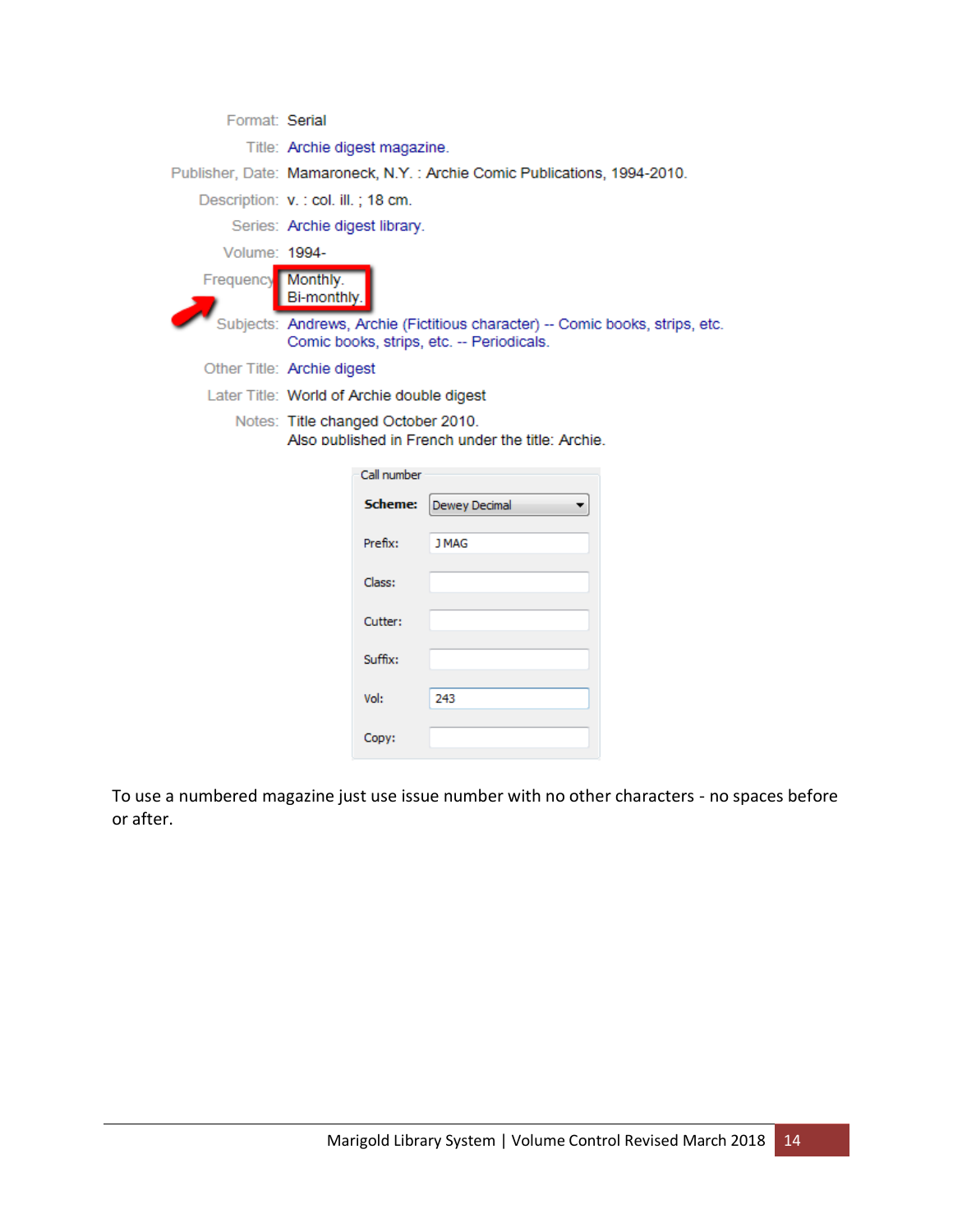## **Magazines in French**

#### When to use :

For French-language magazines. Rules of English-language magazines apply, except use the French spelling.

| Format: Serial |                                     |                                                     |  |  |  |
|----------------|-------------------------------------|-----------------------------------------------------|--|--|--|
|                | Title: Star inc. (Periodique)       |                                                     |  |  |  |
|                |                                     | Publisher, Date: Montréal : TVA Publications, 1999- |  |  |  |
|                | Description: v. : ill.; 28 cm.      |                                                     |  |  |  |
|                | Frequency: Dix fois l'an.           |                                                     |  |  |  |
|                | Subjects: Célébrités -- Périodiques |                                                     |  |  |  |
|                | Artistes -- Périodiques             |                                                     |  |  |  |
|                |                                     | Arts du spectacle -- Périodiques                    |  |  |  |
|                | ISSN: 1481-6865                     |                                                     |  |  |  |
|                | Call number                         |                                                     |  |  |  |
|                | Scheme:                             | Dewey Decimal                                       |  |  |  |
|                | Prefix:                             | <b>PER</b>                                          |  |  |  |
|                | Class:                              |                                                     |  |  |  |
|                | Cutter:                             | <b>STA</b>                                          |  |  |  |
|                | Suffix:                             |                                                     |  |  |  |
|                | Vol:                                | AOU2013                                             |  |  |  |
|                | Copy:                               |                                                     |  |  |  |

To use monthly magazines in French use first three letters of the month all in capitals with all four digits of year with no spaces between – no space before month.

PLEASE NOTE : There is an exception for June and July when four letters are used to distinguish between months = Juin (JUIN) and Juillet (JUIL)